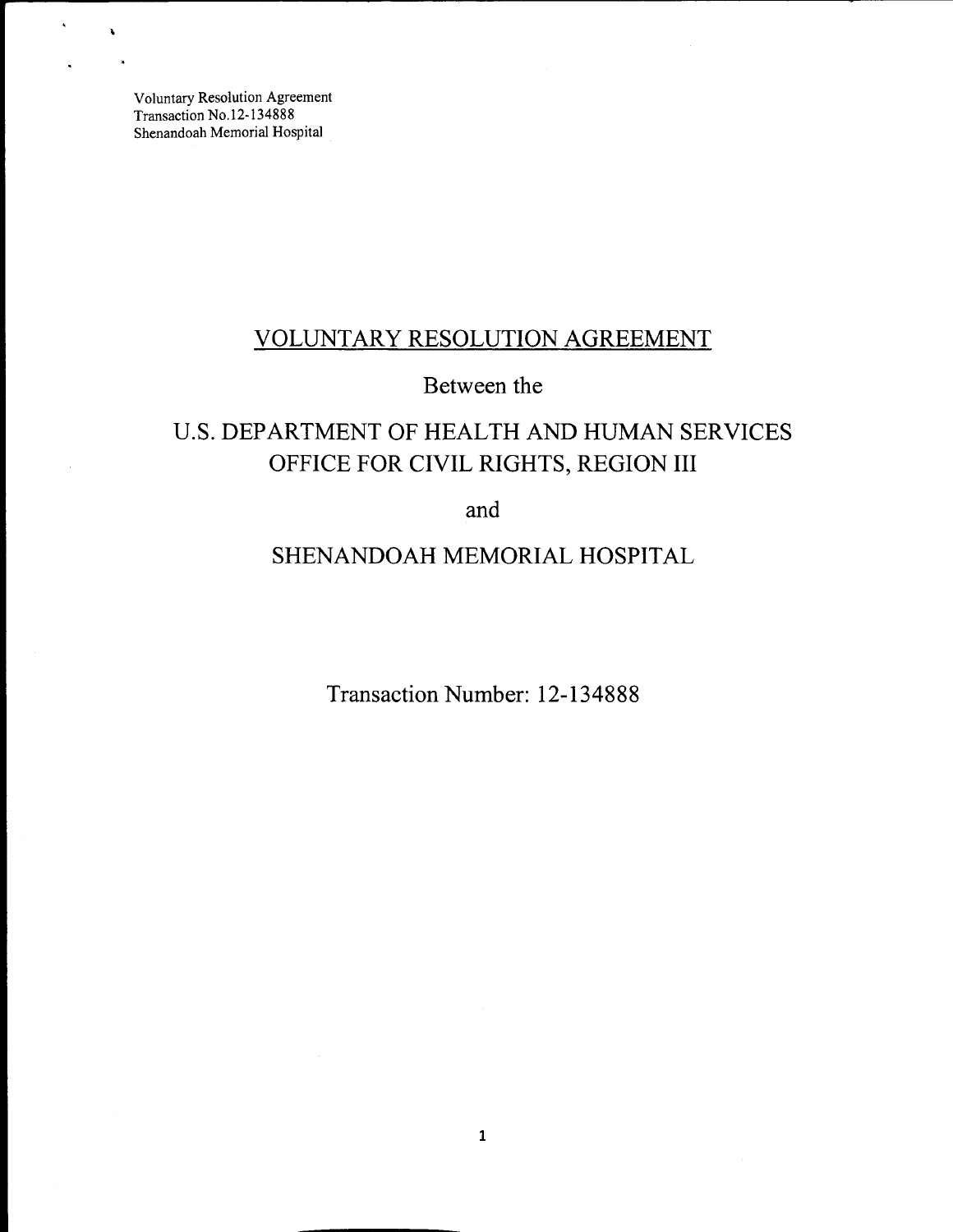$\mathcal{A}^{\pm}$ 

 $\ddot{\phantom{0}}$ 

 $\sim$ 

 $\hat{\mathbf{A}}$  $\sim$   $\star$ 

## **TABLE OF CONTENTS**

| I. Introduction         |                                                     | 4              |
|-------------------------|-----------------------------------------------------|----------------|
| A.                      | Parties to the Agreement                            | 4              |
| <b>B.</b>               | Jurisdiction                                        | 4              |
| $\overline{C}$ .        | Purpose of the Agreement                            | 5              |
| II. Definitions         |                                                     | 5              |
| A.                      | Companion                                           | 5              |
| <b>B.</b>               | Contractor                                          | 6              |
| C.                      | <b>Frequently Encountered Language</b>              | 6              |
| D.                      | Interpreter                                         | 6              |
| E.                      | Language Assistance Coordinator                     | 6              |
| F.                      | <b>Language Assistance Services</b>                 | 6              |
| G.                      | Limited-English Proficient (LEP) Individual         | 6              |
| H.                      | <b>SMH Staff</b>                                    | 6              |
| I.                      | <b>Vital Documents</b>                              | $\overline{7}$ |
| III. General Provisions |                                                     | 7              |
| A.                      | Facilities Covered by the Agreement                 | 7              |
| <b>B.</b>               | <b>Effective Date and Duration of Agreement</b>     | 7              |
| C.                      | <b>SMH's Continuing Obligation</b>                  | 7              |
| D.                      | <b>Effect on Other Compliance Matters</b>           | 8              |
| E.                      | Prohibition Against Retaliation and Intimidation    | 8              |
| F.                      | OCR's Review of SMH's Compliance with the Agreement | 8              |
| G.                      | Failure to Comply with the Terms of the Agreement   | 8              |
| H.                      | <b>Non-Waiver Provision</b>                         | 9              |
| I.                      | <b>Entire Agreement</b>                             | 9              |
| J.                      | <b>Modification of Agreement</b>                    | 9              |
| K.                      | <b>Effect of SMH's Program Changes</b>              | 9              |
| L.                      | Publication or Release of Agreement                 | 9              |
| M.                      | Authority of Signer                                 | 10             |
| N.                      | <b>Third Party Rights</b>                           | 10             |
| Ο.                      | Severability                                        | 10             |
| P.                      | <b>Technical Assistance</b>                         | 10             |
| Q.                      | Miscellaneous                                       | 10             |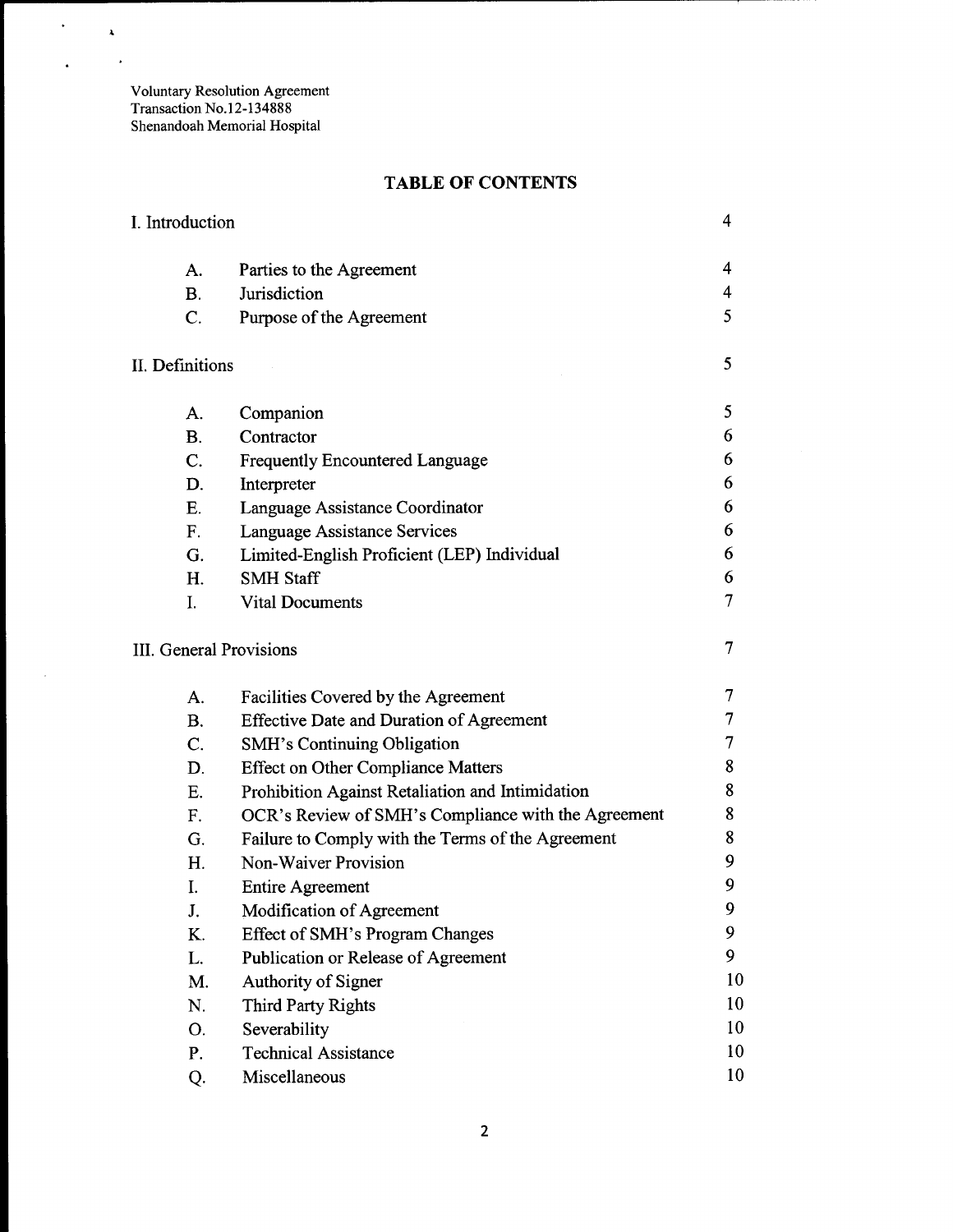# IV. Specific Provisions 11

 $\ddot{\phantom{1}}$ 

 $\bar{1}$ 

 $\hat{\textbf{a}}$  $\cdot$ 

| A.            | Recognition                                                                                                   | 11 |
|---------------|---------------------------------------------------------------------------------------------------------------|----|
| B.            | Language Assistance Coordinator                                                                               | 11 |
| C.            | Development of Notice of Nondiscrimination                                                                    | 11 |
| D.            | <b>Revision of Nondiscrimination Statement</b>                                                                | 12 |
| E.            | Development of LEP Policy                                                                                     | 12 |
| F.            | <b>Assessment of Linguistic Needs</b>                                                                         | 12 |
| G.            | Notification to LEP Individuals of the Availability of Free                                                   |    |
|               | Language Assistance Services                                                                                  | 13 |
| H.            | Development of Complaint Procedures Regarding Language                                                        |    |
|               | <b>Assistance Services</b>                                                                                    | 13 |
| I.            | <b>Translation Policy</b>                                                                                     | 14 |
| J.            | <b>Website Notification</b>                                                                                   | 14 |
| K.            | Monitoring Language Assistance Services                                                                       | 14 |
| L.            | <b>Interpreter Checklist</b>                                                                                  | 15 |
| M.            | LEP Patient Referrals from Shenandoah County Free Clinic                                                      | 15 |
| N.            | Training                                                                                                      | 15 |
| O.            | Outreach                                                                                                      | 16 |
| P.            | Reporting Requirements to OCR                                                                                 | 17 |
| V. Signatures |                                                                                                               | 17 |
|               | Attachment A: Sample Notice of Nondiscrimination                                                              | 18 |
|               | <b>Attachment B: Sample Nondiscrimination Statement</b>                                                       | 19 |
|               | Attachment C: Sample Policy and Procedures for Communication<br>with Persons with Limited English Proficiency | 20 |
|               |                                                                                                               |    |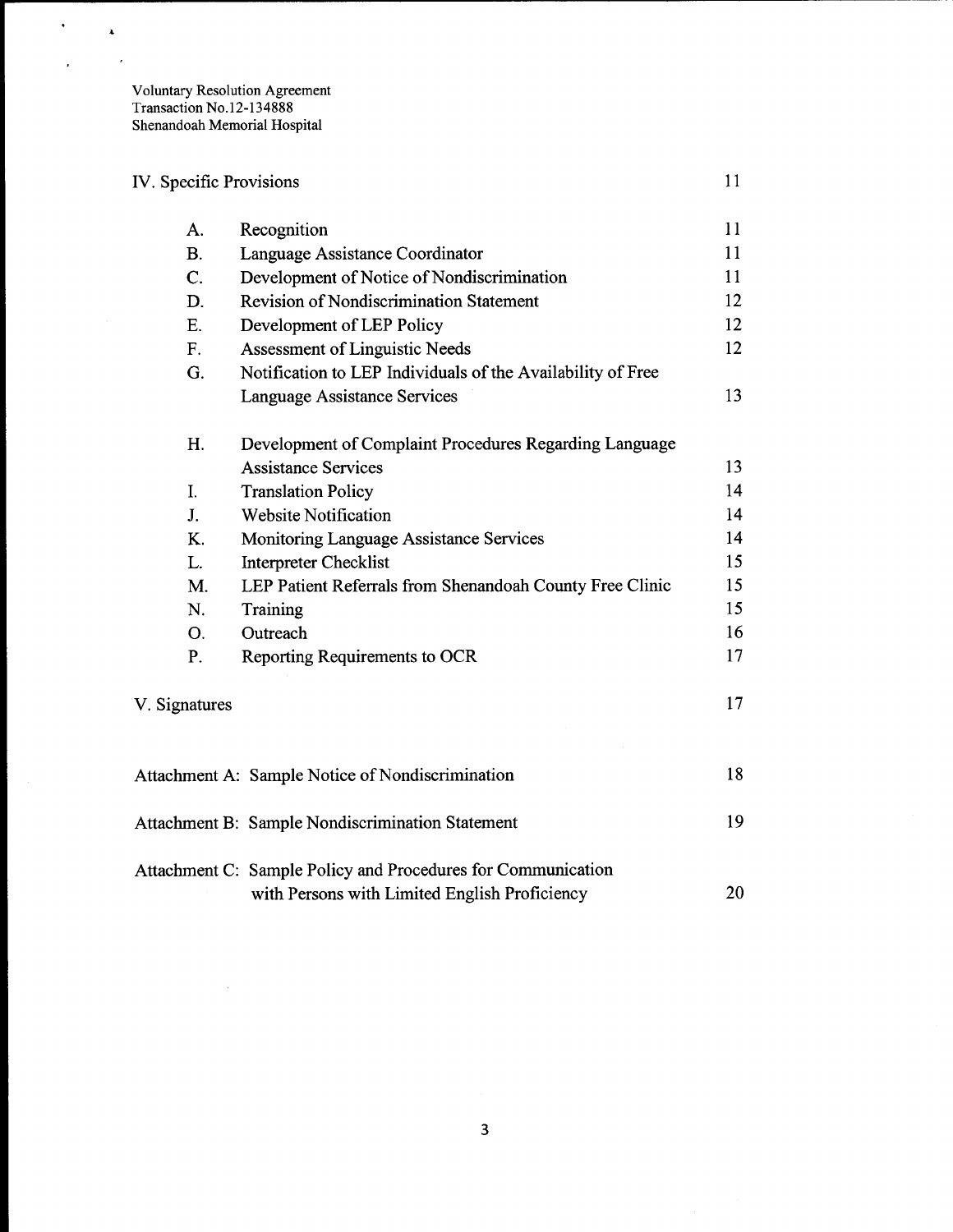#### **I. Introduction**

This Voluntary Resolution Agreement (Agreement) is entered into by the United States Department of Health and Human Services (USDHHS), Office for Civil Rights (OCR) and Shenandoah Memorial Hospital (SMH). SMH is a 25-bed community hospital located in Woodstock, Virginia that provides 24-hour emergency services, a medicalsurgical unit, rehabilitation services, and behavioral health services, among other health programs and services. SMH has been designated a Critical Access Hospital (CAH). CAHs receive special cost-based reimbursement for most Medicare beneficiaries and are thereby enabled to provide beneficiaries in rural areas with quality access to primary and emergency health care services.

This Agreement resolves a compliance review, Transaction Number 12-134888, initiated by OCR on December 14, 2011.

#### A. **Parties to the Agreement**

- 1. United States Department of Health and Human Services, Office for Civil Rights; and
- 2. Shenandoah Memorial Hospital

#### **B. Jurisdiction**

SMH receives Federal financial assistance from USDHHS, and is therefore subject to Title VI of the Civil Rights Act of 1964, 42 U.S.C. 2000d et seq. (Title VI) and its implementing regulation, 45 C.F.R. Part 80. Title VI prohibits discrimination on the basis of race, color, or national origin in any program or activity receiving Federal financial assistance. Title VI implementing regulations prohibit both intentional discrimination and policies and practices that appear neutral but have a discriminatory effect. Policies that have an adverse effect on the ability of national origin minorities to meaningfully access services may also constitute a violation of Title VI.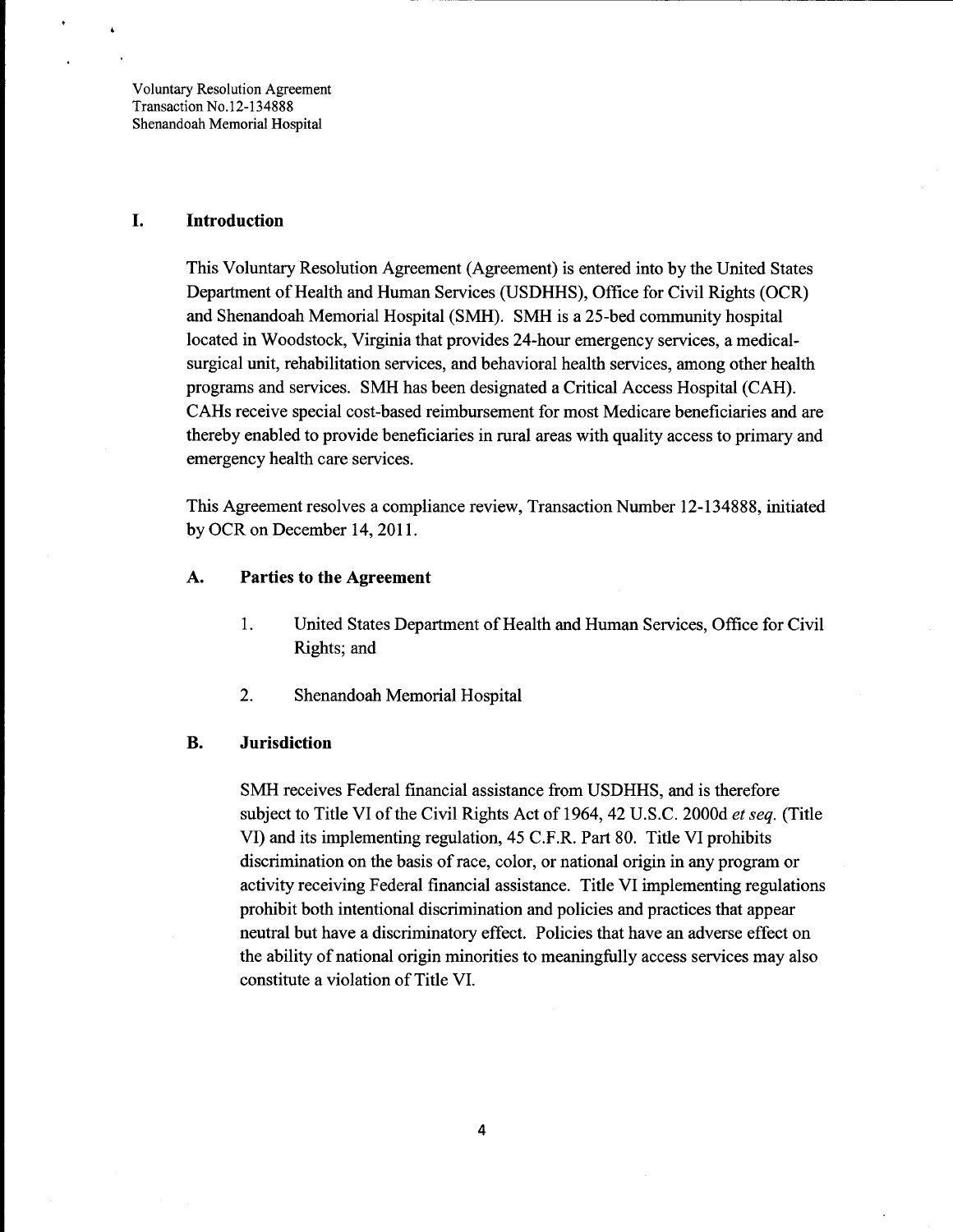## C. **Purpose of the Agreement**

To resolve this compliance review expeditiously and without further burden or expense of additional review or enforcement proceedings, SMH agrees to the terms stipulated in this Agreement and affirms its assurance of compliance with all provisions of Title VI. The promises, obligations or other terms and conditions set forth in this Agreement constitute the exchange of valuable consideration between OCR and SMH.

The actions described in this Agreement fully address the issues found in OCR's compliance review, Transaction Number 12-134888. SMH's completion ofthese actions will ensure that SMH is in compliance with Title VI as it pertains to the issues specifically addressed during this compliance review. It is understood and agreed by OCR that SMH's agreement to take the steps outlined herein was reached prior to issuance of findings by OCR.

This Agreement shall not be deemed or construed to be an admission or evidence of any violation of any law or regulation or of any liability or wrongdoing on the part of SMH or its staff. For purposes of this Agreement, Title VI shall refer to the statute and those provisions of the Title VI implementing regulation that relate to the provision of language assistance services to persons with limited English proficiency (LEP).

#### **II. Definitions**

For the purpose of this Agreement, the terms listed below shall have the following meaning:

A. **Companion** means an individual who is one ofthe following: (a) a person whom a Patient indicates should communicate with SMH Staff about the Patient, participate in any treatment decision, playa role in communicating the Patient's needs, conditions, history or symptoms to SMH Staff or help the Patient act on the information, advice or instructions provided by SMH Staff; or (b) a person legally authorized to make health care decisions on behalf of the Patient; or (c) such other person with whom the SMH StafIwould ordinarily and regularly communicate about the Patient's medical condition.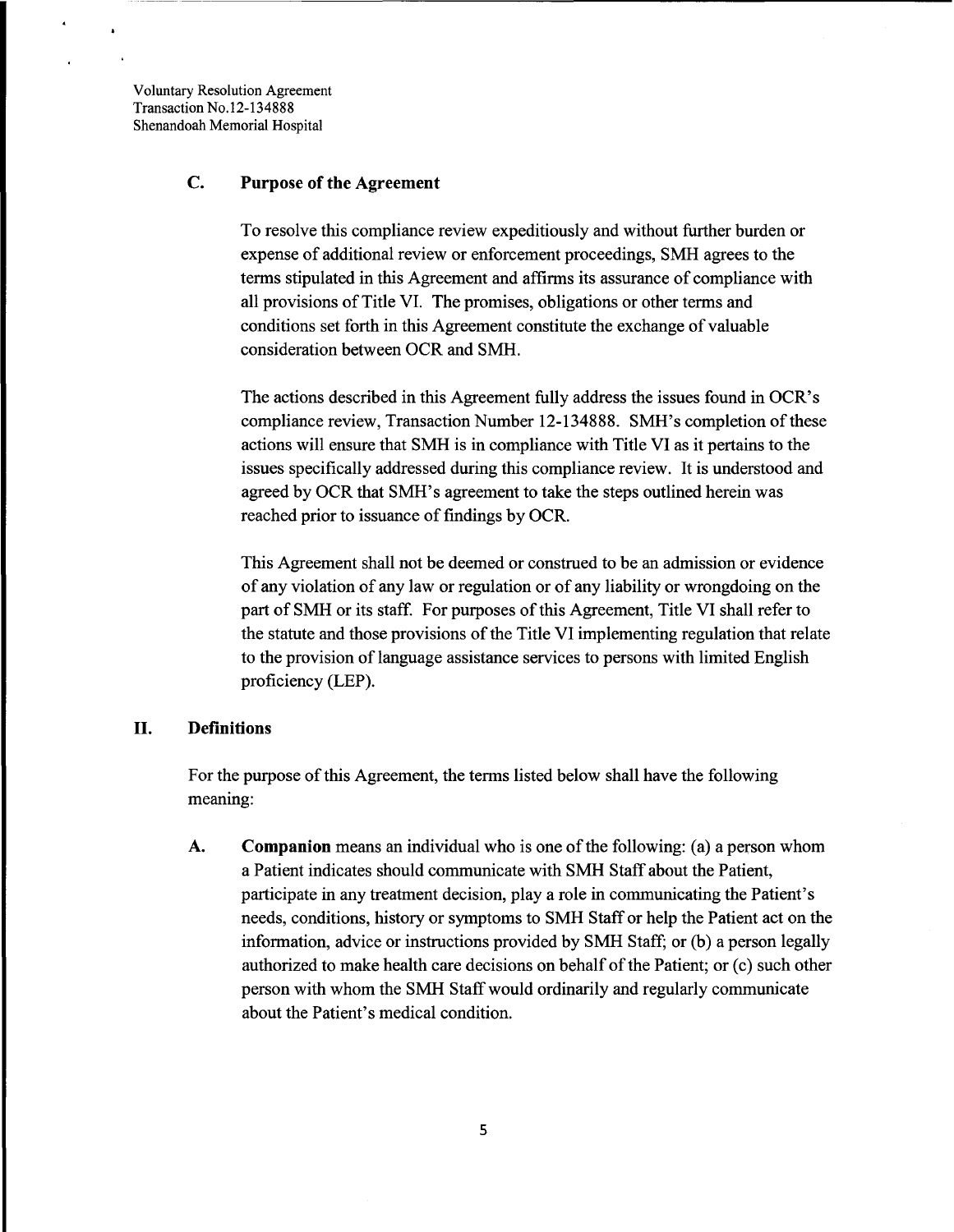$\Delta$ 

- B. Contractor means any entity that performs work or provides services on behalf of SMH under a contractual agreement with reimbursement, which includes monies allocated to SMH as Federal financial assistance from USDHHS.
- C. Frequently Encountered Language means any language spoken by a significant number or percentage of the population eligible to be served or likely to be directly affected by SMH's programs or services.
- D. Interpreter means a person who has demonstrated proficiency in both spoken English and at least one other language; and who can interpret accurately, impartially, and effectively to and from such language(s) and English using any specialized terminology necessary for effective communication; and who understands interpreter ethics and client confidentiality needs. A person who has rudimentary familiarity with a language other than English shall not be considered an "interpreter" under this Agreement.
- E. Language Assistance Coordinator means the individual designated by SMH to coordinate and oversee the implementation of language assistance services for SMH.
- F. Language Assistance Services means all oral and written language services needed to assist LEP individuals to communicate effectively with SMH staff, subrecipients, contractors, and vendors to provide LEP individuals with meaningful access to, and an equal opportunity to participate fully in, the programs administered by SMH.
- G. Limited-English Proficient (LEP) Individual means an individual who does not speak English as his or her primary language and who has a limited ability to read, write, speak or understand English in a manner that permits him or her to communicate effectively with SMH staff and have meaningful access to, and participate fully in, the administered by SMH.
- H. SMH Staff means all SMH employees and physicians with staff privileges, as well as independent contractors who work for SMH, including, but not limited to, nurses, physicians, social workers, technicians, admitting personnel, security staff, counselors, and therapists, and all volunteers, who have or are likely to have direct contact with Patients and/or Companions as defined herein.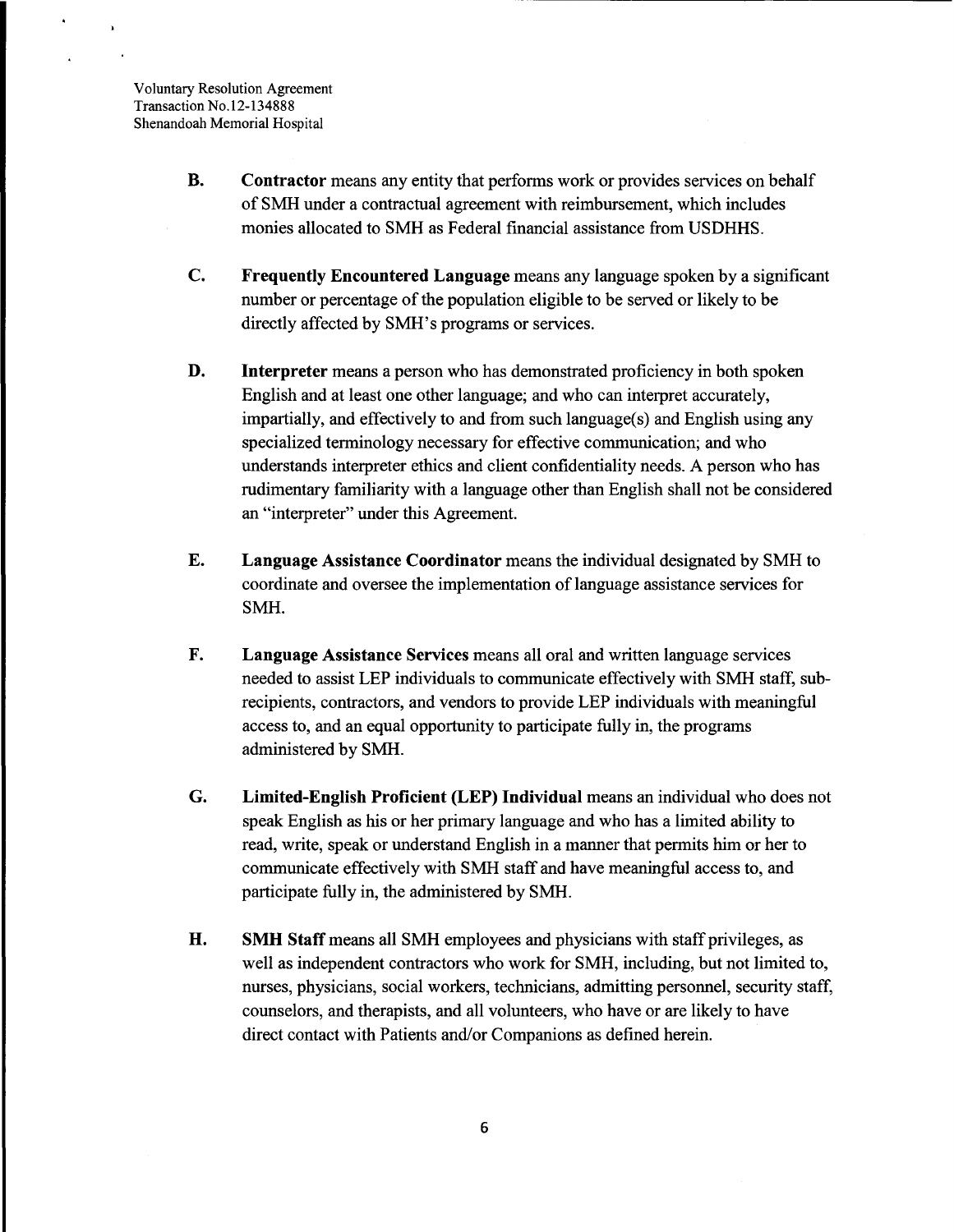$\bullet$ 

I. Vital Documents shall include, but are not limited to: applications; consent forms; complaint forms; intake forms; letters or notices pertaining to eligibility for benefits; letters or notices pertaining to the reduction, denial, or termination of services or benefits that require a response from the LEP person; written tests that evaluate competency for a particular license, job, or skill for which knowing English is not required; documents that must be provided by law; and notices regarding the availability of free language assistance services for LEP individuals.

#### III. General Provisions

#### A. Facilities Covered by the Agreement

This Agreement covers all departments and programs at SMH. SMH is a part of Valley Health System, a nonprofit organization that operates health care institutions in Virginia, West Virginia, and Maryland. Valley Health may choose to implement the changes that are part of this Agreement within its other facilities and may contact OCR for technical assistance. OCR will respond to these additional requests for technical assistance as resources permit. Any changes made in facilities other than SMH will remain outside the scope of this Agreement and will not be subject to the Agreement's stipulations.

#### B. Effective Date and Duration of Agreement

This Agreement shall become effective on the date it is signed by OCR (Effective Date) and shall remain in effect for two (2) years or until OCR's written acceptance ofthe final progress report pursuant to Section *N.P,* whichever date is later. At such time, the Agreement will terminate, provided SMH is in substantial compliance with the Agreement as determined by OCR in its judgment upon its review of the compliance reports and other relevant information pursuant to Section III.F. Notwithstanding the aforementioned time limitation, SMH acknowledges that it will comply with Title VI and other applicable Federal nondiscrimination statues and their implementing regulations for as long as it continues to receive Federal financial assistance.

#### C. SMH's Continuing Obligation

Nothing in this Agreement is intended to relieve SMH of its obligation to comply with other applicable non-discrimination statutes and their implementing regulations.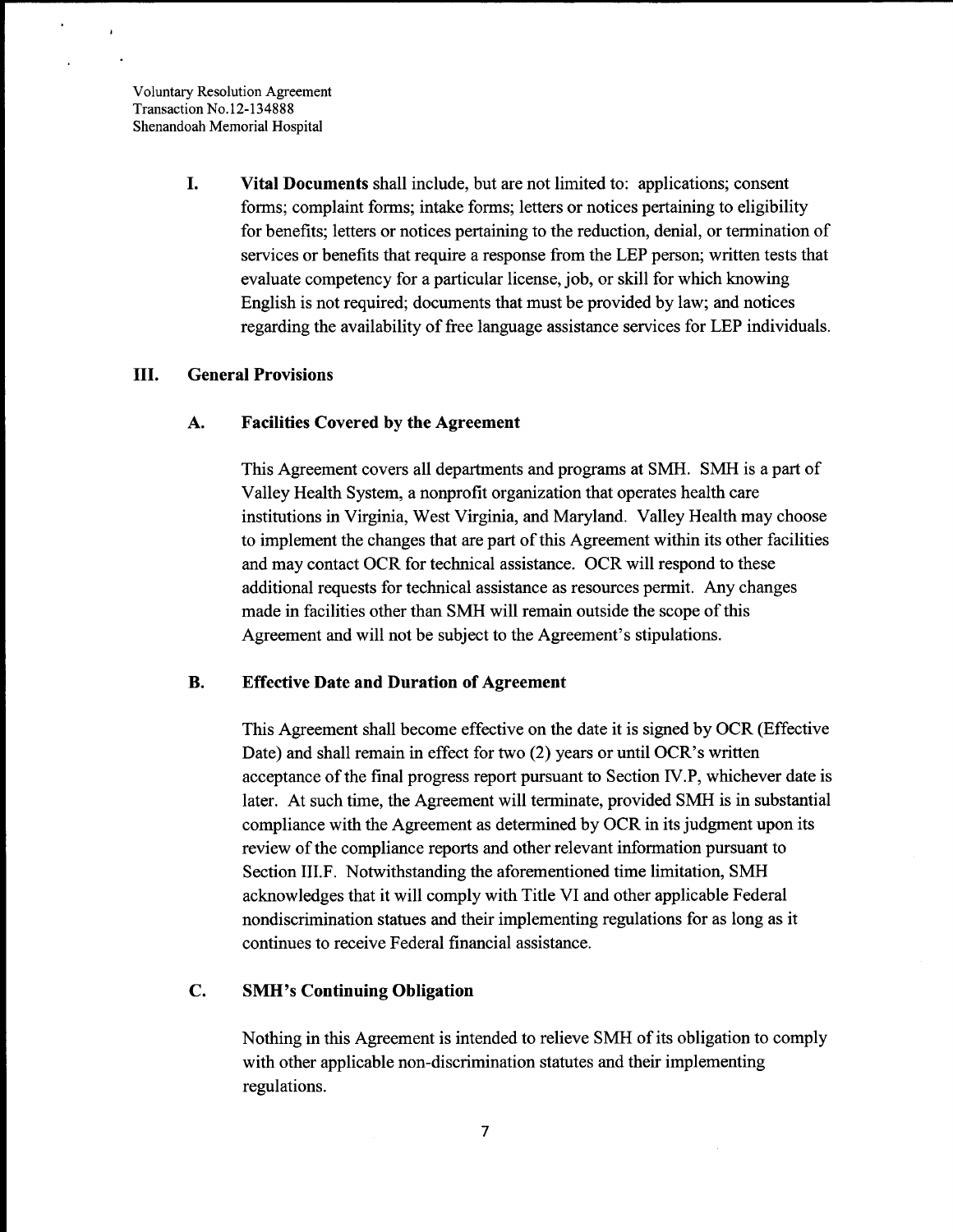#### D. Effect on Other Compliance Matters

Nothing in this Agreement will be construed to limit or restrict OCR's statutory and regulatory authority to conduct future complaint investigations and compliance reviews related to SMH and the subject matter of the Agreement. The Agreement does not address or resolve issues involved in any other complaint investigations, compliance reviews, or administrative action under Federal laws by other Federal agencies, including any action or investigation under Title VI.

#### E. Prohibition Against Retaliation and Intimidation

SMH shall not retaliate, intimidate, threaten, coerce, or discriminate against any person who has filed a complaint, assisted, or participated in any manner in the investigation of matters addressed in this Agreement.

## F. OCR's Review of SMH's Compliance with the Agreement

OCR may, at any time, review SMH's compliance with this Agreement. As part of such review, OCR may require written reports, inspection of SMH's facilities, access to witnesses, and copies of documents. Throughout the duration of the Agreement, SMH agrees to retain records required to assess its compliance with the Agreement. OCR will maintain the confidentiality of all documents, files and records received from SMH and will not disclose their contents except where necessary in formal enforcement proceedings or where otherwise required by law.

#### G. Failure to Comply with the Terms of the Agreement

If at any time OCR determines that SMH has failed to comply with any provision of this Agreement, OCR shall notify SMH in writing. The notice shall include a statement of the basis for OCR's determination and shall allow SMH thirty (30) calendar days to either:

- 1. Explain in writing the reasons for its actions and describe the remedial actions that have been or shall be taken to achieve compliance with this Agreement; or
- 2. Dispute the accuracy of OCR's findings.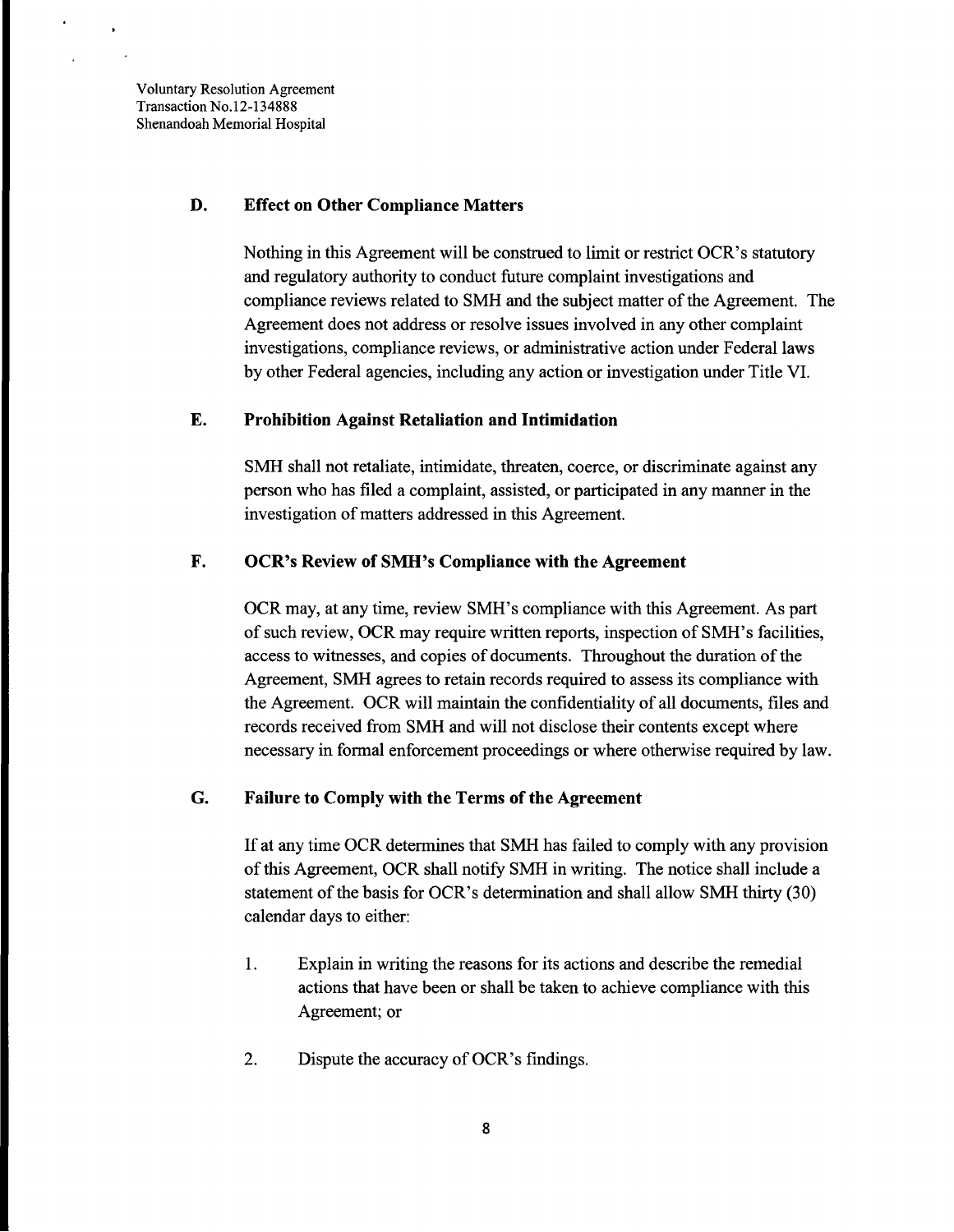$\rlap{-}$ 

On notice to SMH, OCR may shorten the 30-calendar day period if it determines that a delay would result in irreparable injury. If SMH does not respond to the notice, or if, upon review of SMH's response, OCR determines that SMH has not complied with the terms of the Agreement, OCR reserves the right to reopen its investigation ofSMH's compliance with Title VI. OCR may incorporate into its reopened investigation any relevant evidence of noncompliance with this Agreement, and any relevant evidence gathered by OCR prior to the signing of this Agreement.

#### H. Non-Waiver Provision

...---------------------------------------------------

Failure by OCR to enforce this entire Agreement or any provision thereof with respect to any deadline or any other provision shall not be construed as a waiver of OCR's right to enforce other deadlines or other provisions ofthis Agreement.

#### I. Entire Agreement

This Agreement constitutes the entire understanding between SMH and OCR in resolution of OCR Transaction Number 12-134888. Any statement, promise, or agreement not contained herein shall not be enforceable through this Agreement.

#### J. Modification of Agreement

This Agreement may be modified in writing by mutual agreement of the Parties.

## K. Effect of SMH's Program Changes

SMH reserves the right to change or modify its programs, so long as SMH ensures compliance with Title VI and its implementing regulations, other applicable Federal statutes, and the provisions ofthis Agreement. Significant program changes that may affect SMH's compliance with this Agreement or any applicable statutes and regulations within OCR's jurisdiction must be promptly reported to OCR.

#### L. Publication or Release of Agreement

OCR places no restrictions on the publication of the terms of this Agreement. In addition, OCR may be required to release the Agreement and all related materials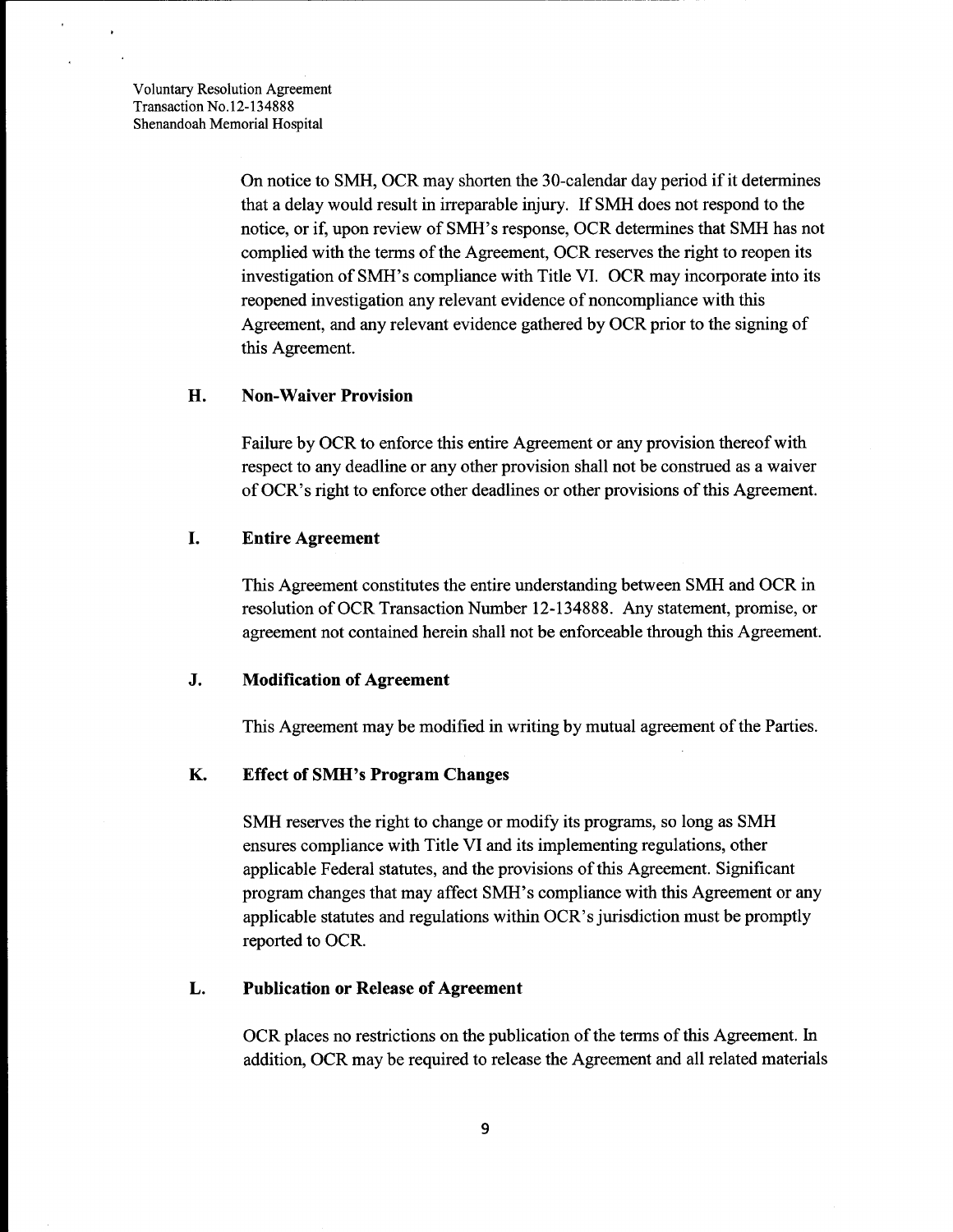$\hat{\textbf{r}}$ 

 $\ddot{\phantom{a}}$ 

to any person upon request consistent with the requirements of the Freedom of Information Act, 5 U.S.C.  $\S$  552 and its implementing regulations, 45 C.F.R. Part 5.

#### **M. Authority of Signer**

The individual who signs this document on behalf of SMH represents that he or she is authorized to bind SMH to this Agreement.

#### N. **Third Party Rights**

This Agreement can only be enforced by the Parties specified in this Agreement, their legal representatives and assigns. This Agreement shall be unenforceable by third parties and shall not be construed to create third party beneficiary rights.

#### **o. Severability**

In the event that a court of competent jurisdiction determines that any provision of this Agreement is unenforceable, such provision shall be severed from this Agreement and all other provisions shall remain valid and enforceable provided, however, that if the severance of any such provision materially alters the rights or obligations of the Parties, they shall, through reasonable, good faith negotiations, agree upon such other amendments hereto as may be necessary to restore the Parties as closely as possible to the relative rights and obligations initially intended by them hereunder.

## **P. Technical Assistance**

OCR agrees to provide appropriate technical assistance to SMH regarding compliance with this Agreement, as requested and as reasonably necessary.

#### **Q. Miscellaneous**

When OCR verifies that SMH has completed all actions contained in this Agreement, OCR shall consider all matters related to OCR's investigation resolved and so notify SMH in writing.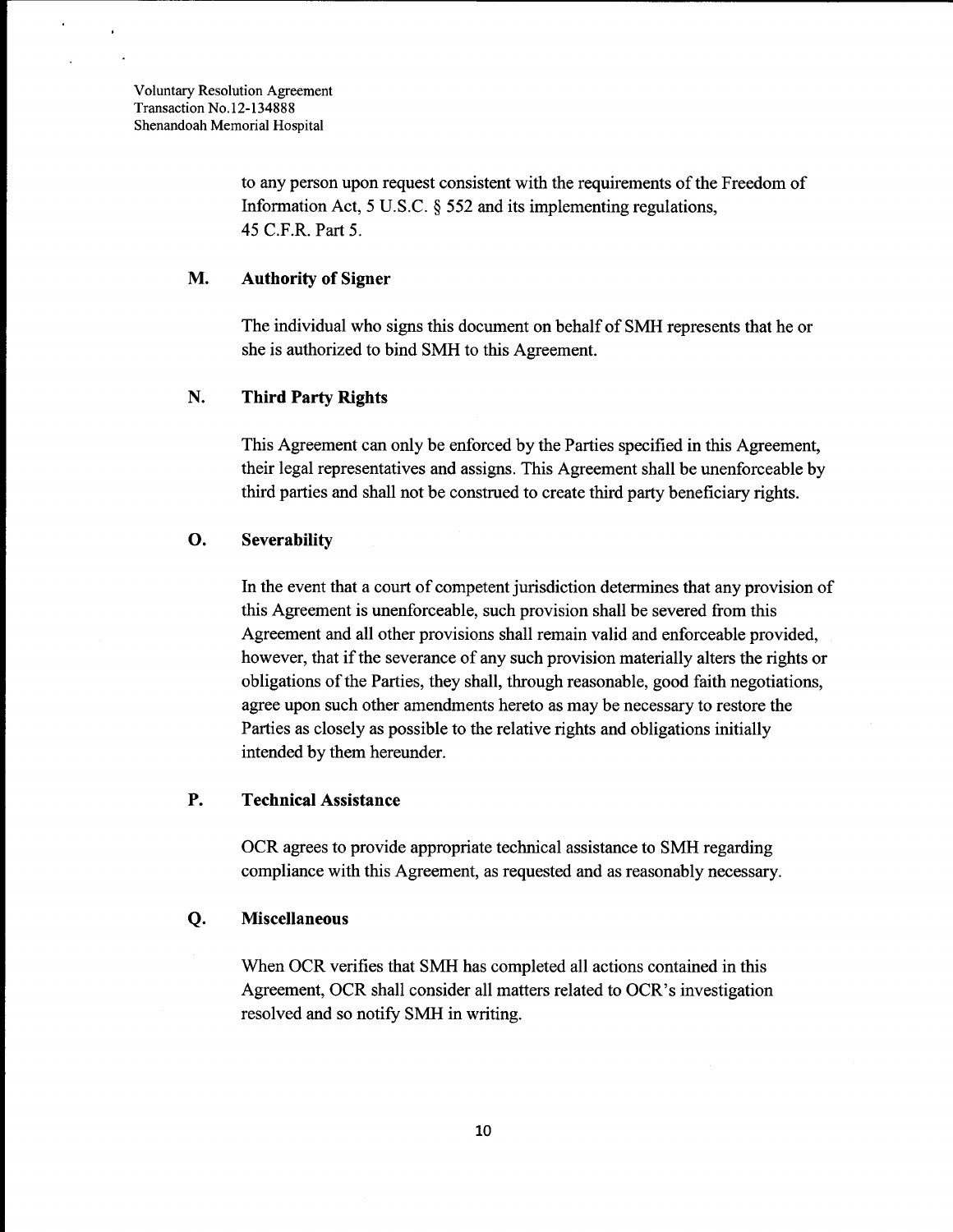#### IV. Specific Provisions

#### A. Recognition

SMH recognizes that LEP individuals need language assistance services in order to access and fully participate in programs operated by SMH. Pursuant to this Agreement, Title VI and SMH policy, SMH is committed to providing competent language assistance at no cost and in a timely manner to LEP individuals to ensure meaningful access to, and an equal opportunity to participate fully in, the programs and activities administered by SMH. This includes ensuring effective communication between LEP individuals and SMH staff.

#### B. Language Assistance Coordinator

Within fifteen (15) calendar days after the Effective Date of this Agreement, SMH shall designate a senior staff person to serve as its Language Assistance Coordinator and notify OCR of its designation.

#### C. Development of Notice of Nondiscrimination

Within sixty (60) calendar days after the Effective Date of this Agreement, SMH shall develop and submit to OCR the Notice of Nondiscrimination (Attachment A), which states that SMH does not discriminate on any ground prohibited by Federal law, including race, color, national origin, disability, age and sex; provides information for filing complaints; and provides SMH's and OCR's contact information. OCR shall review and provide SMH with written comments for the policy within thirty (30) calendar days of receipt. The Notice of Nondiscrimination shall not be implemented by SMH without approval of OCR.

Within ninety (90) calendar days of OCR's approval, SMH shall implement the changes and shall notify Patients, Companions and SMH staff of the information contained in the Notice of Nondiscrimination by:

- 1. Posting signs in visible locations in SMH and on the SMH website; and
- 2. Offering additional assistance, including prominently displayed signage translated into frequently encountered languages.

#### D. Revision of Nondiscrimination Statement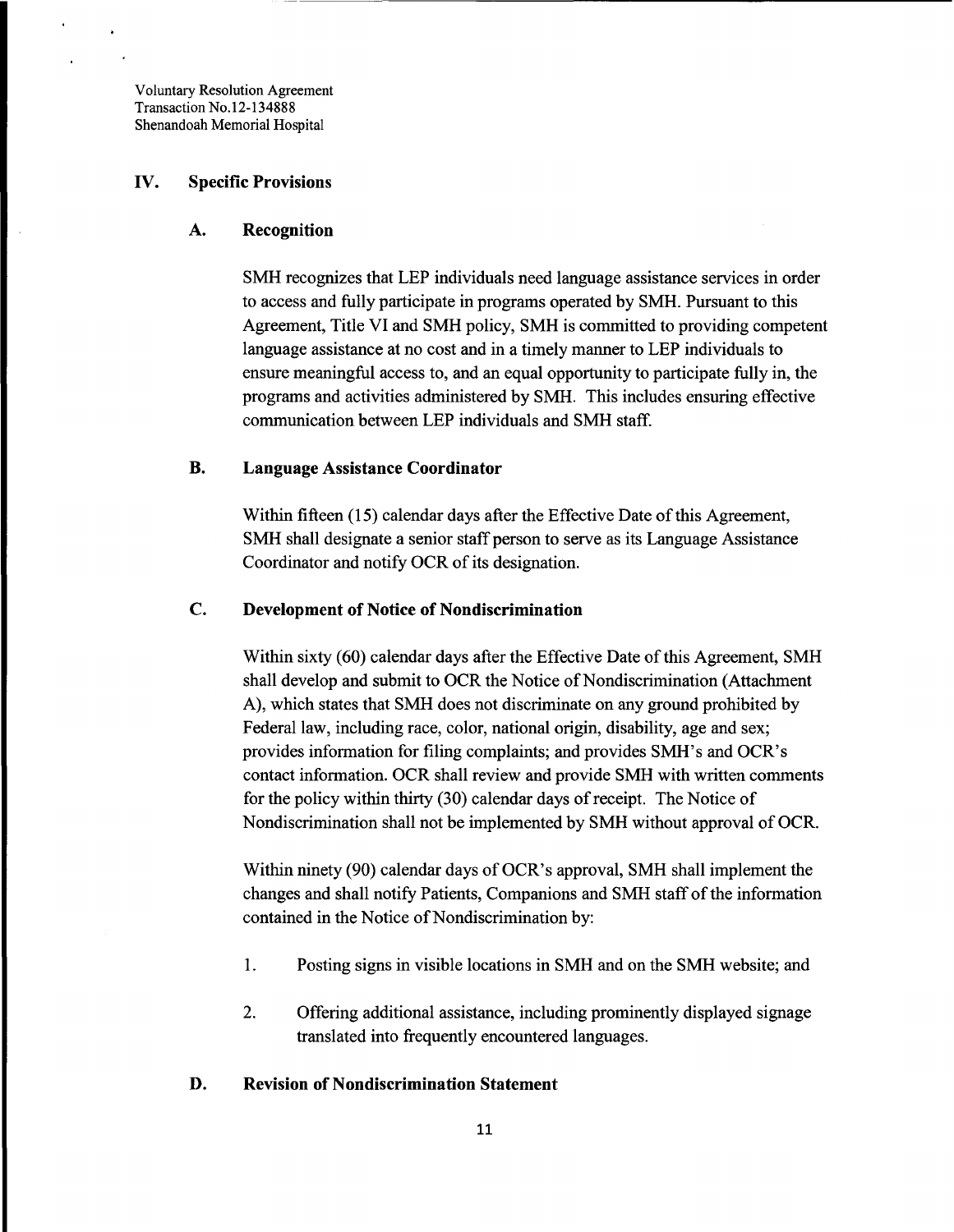$\overline{\phantom{a}}$ 

Within sixty (60) calendar days after the Effective Date of this Agreement, SMH shall revise and submit to OCR the Nondiscrimination Statement (Attachment B). OCR shall review and provide written comments for the Nondiscrimination Statement within thirty (30) calendar days of its receipt. The Nondiscrimination Statement shall not be implemented by SMH without approval of OCR.

Within ninety (90) calendar days of OCR's approval, SMH shall implement the changes and shall notify Patients, Companions and SMH staff of the information contained in the Nondiscrimination Statement by including the statement in major SMH publications and brochures.

#### **E. Development of LEP Policy**

Within sixty (60) calendar days after the Effective Date of this Agreement, SMH shall develop and submit to OCR the LEP Policy (Attachment C), to provide language assistance to LEP individuals in accordance with the provisions contained herein and Title VI. OCR shall review and provide SMH with written comments within thirty (30) calendar days of receipt.

Within ninety (90) calendar days of OCR's review and approval, SMH shall implement the changes to the policy and shall immediately disseminate it to all SMH staff and post it on SMH's website. During the interim period, SMH will provide competent language assistance services pursuant to the current SMH Interpreter Policy (Interpreter Services - SMH) and Title VI.

#### **F. Assessment of Linguistic Needs**

Within sixty (60) calendar days after the Effective Date of this Agreement, and every three years thereafter, SMH shall assess the language needs of LEP individuals who are eligible and are likely to be directly affected by its programs to ensure that timely, competent language assistance services are provided. SMH shall submit its language assessment to OCR in accordance with Section IV.P. (Reporting Requirements) of this Agreement. The language assessment shall identify the following:

1. The non-English languages likely to be encountered in SMH programs.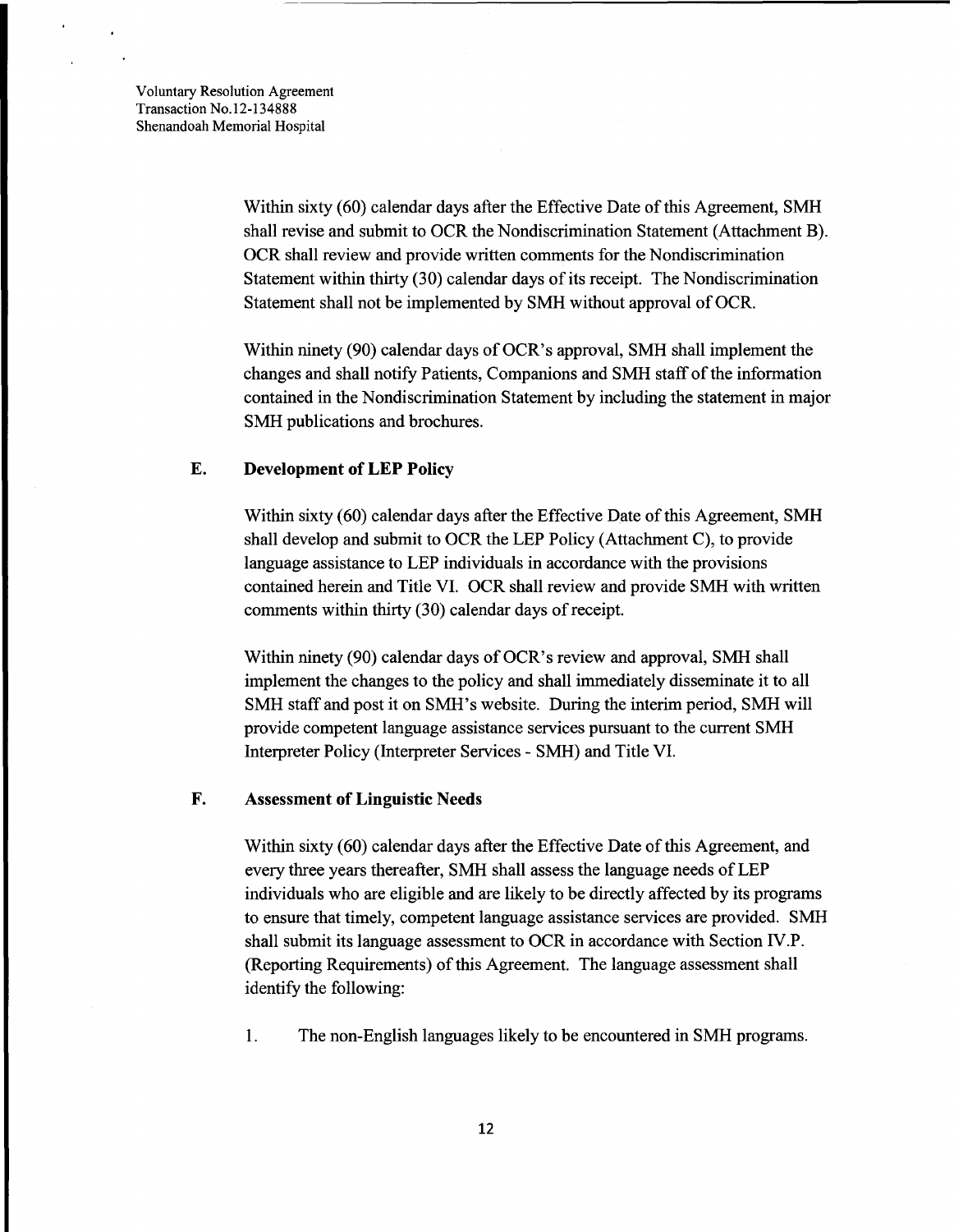$\mathbf{r}$ 

- 2. An estimate of the number of LEP individuals likely to be directly affected by SMH's programs, and their languages, arrived at by reviewing various sources of information, including but not limited to:
	- a. Census data;
	- b. Utilization data from interpreter logs and telephonic interpreter services records;
	- c. Public school system data;
	- d. Data from state and local governments (i.e. health district data); and
	- e. Data from community agencies and organizations.

## G. Notification to LEP Individuals of the Availability of Free Language Assistance Services

Within six (6) months after the Effective Date of this Agreement, SMH shall ensure it provides meaningful notice to LEP individuals of the right to free language assistance. Such notice shall include posters and signs translated into frequently-encountered languages continuously and prominently displayed in SMH waiting rooms, reception areas, and other points of entry.

## H. Development of Complaint Procedures Regarding Language Assistance Services

- 1. Within ninety days (90) calendar days after the Effective Date of this Agreement, SMH shall develop and implement uniform procedures for receiving and responding to complaints and concerns from LEP individuals with regard to language assistance services.
- 2. Within six (6) months after the Effective Date of this Agreement, SMH shall provide meaningful notice to LEP individuals of the policies and procedures pursuant to Section IV.H.I. Notice of complaint procedures may be combined with the means of notification (i.e. posters) described in Section IV.G. Notification of complaint procedures shall include:
	- a. A brief description of SMH' s internal complaint procedure process;
	- b. SMH's internal hotline contact information; and
	- c. OCR's contact information.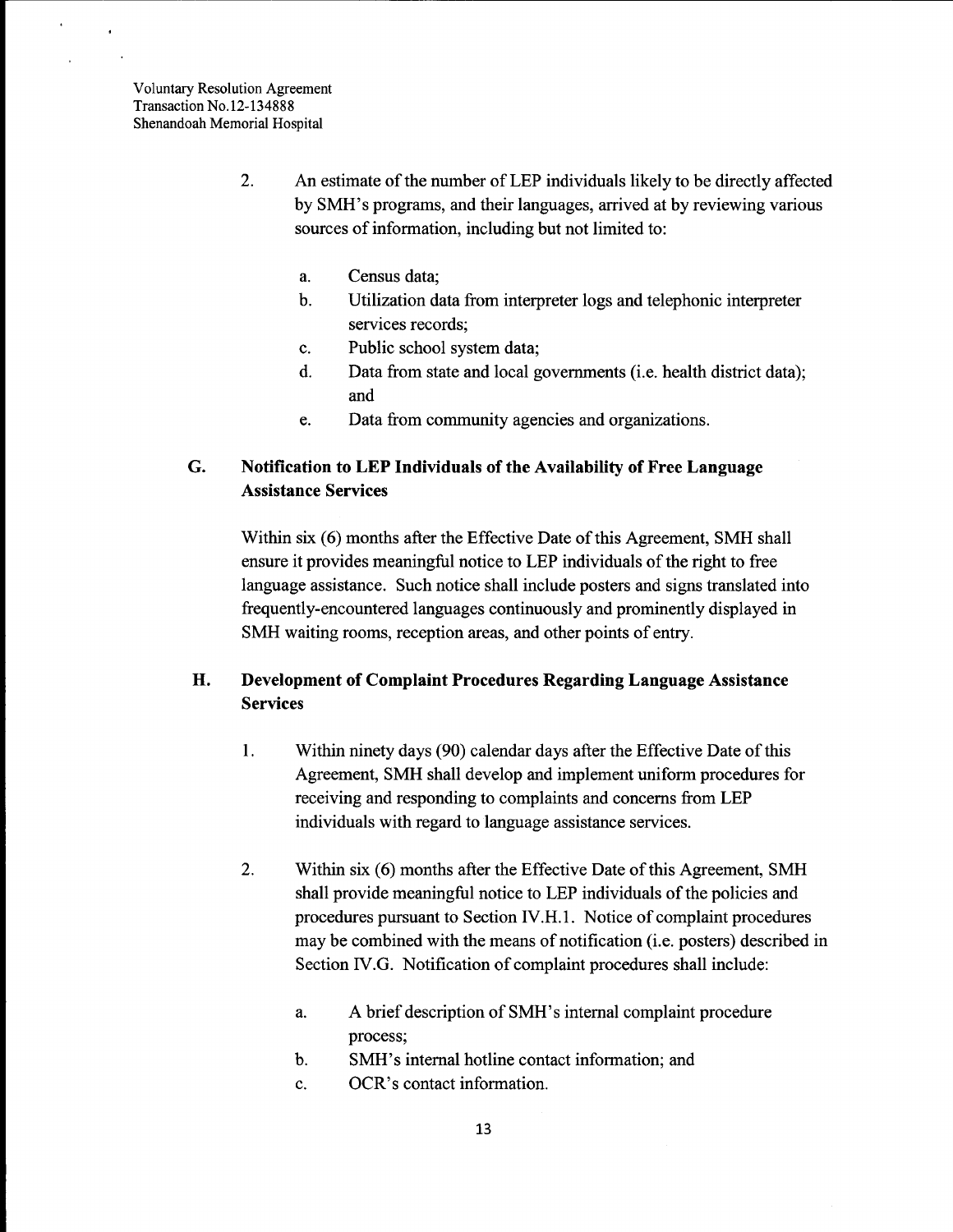$\Delta$ 

## **I.** Translation Policy

Within sixty (60) days after the Effective Date of this Agreement, SMH shall develop and submit to OCR a written policy that includes the following:

- 1. The process for identifying vital documents for translation and for determining the language(s) into which they will translated; and
- 2. The specific staff procedures for requesting translation of a document.

OCR shall provide SMH with written comments within thirty (30) calendar days of receipt. Within ninety (90) calendar days of OCR's review and approval, SMH shall implement the changes to the policy and shall immediately disseminate it to all SMH staff.

## J. Website Notification

Within six (6) months after the Effective Date of this Agreement, SMH shall ensure prominent posting of the following policies on its public website in both English and frequently encountered language(s):

- 1. LEP Policy (specifying the provision of free interpreter and translation services);
- 2. Complaint Procedures (pursuant to Section IV.H); and
- 3. Notice of Nondiscrimination.

## K. Monitoring Language Assistance Services

Within ninety (90) calendar days after the Effective Date of this Agreement, SMH will report on the status of the LEP Patient Satisfaction Survey, a set of questions for inclusion in the existing SMH Patient Survey Tool to gauge LEP patients' satisfaction with language assistance services.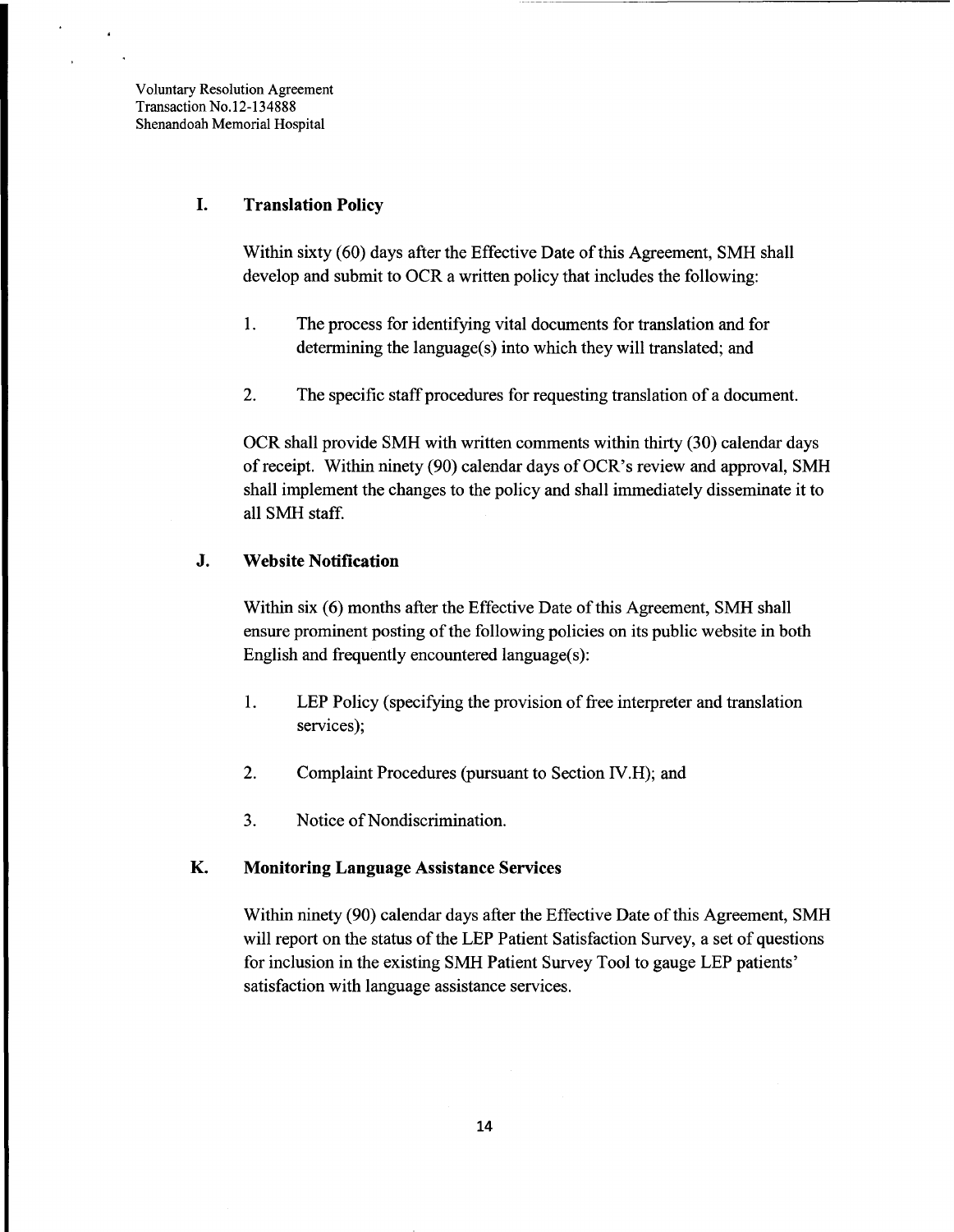$\overline{a}$ 

#### L. Interpreter Checklist

Within one hundred and twenty (120) calendar days after the Effective Date of this Agreement, SMH will submit a draft Interpreter Checklist to OCR for review and approval. All SMH interpreters will use the Interpreter Checklist to ensure that all major topic areas are covered and interpreted during a Patient encounter (e.g., discharge instructions, privacy policies). OCR shall review and provide written comments within thirty  $(30)$  calendar days of its receipt. Within thirty (30) calendar days of OCR's review and approval, SMH shall implement the changes to the Checklist and shall immediately disseminate it to appropriate SMH staff and interpreters.

#### M. LEP Patient Referrals from Shenandoah County Free Clinic

Within sixty (60) calendar days after the Effective Date of this Agreement, SMH, in collaboration with the Shenandoah County Free Clinic (SCFC), will establish a policy and procedures through which appropriate language assistance services (e.g., an interpreter) are scheduled for all Patient referral appointments made by the SCFC to SMH that require the use of language assistance services. OCR shall review and provide SMH with written comments for the policy and procedures within thirty (30) calendar days of receipt. Within ninety (90) calendar days of OCR's review and approval, SMH shall implement the changes and shall disseminate the policy and procedures to SMH and SCFC staff.

#### N. Training

Within one hundred and twenty (120) calendar days after the Effective Date of this Agreement, and in collaboration with the Language Assistance Coordinator, SMH shall develop and submit to OCR the staff training materials on SMH's policies and procedures for communicating with and serving LEP individuals. OCR shall review and provide SMH with written comments within thirty (30) calendar days of receipt. Within eight  $(8)$  months after the Effective Date of this Agreement, and in collaboration with the Language Assistance Coordinator, SMH will provide mandatory training for all SMH staff, who have regular contact with Patients, potential Patients and Companions on SMH's policies and procedures for communicating with and serving LEP individuals. Thereafter, training on these policies and procedures shall be conducted annually and at orientation for new employees, or at least within ninety (90) calendar days of employment. Training may be conducted online provided SMH implements a process to ensure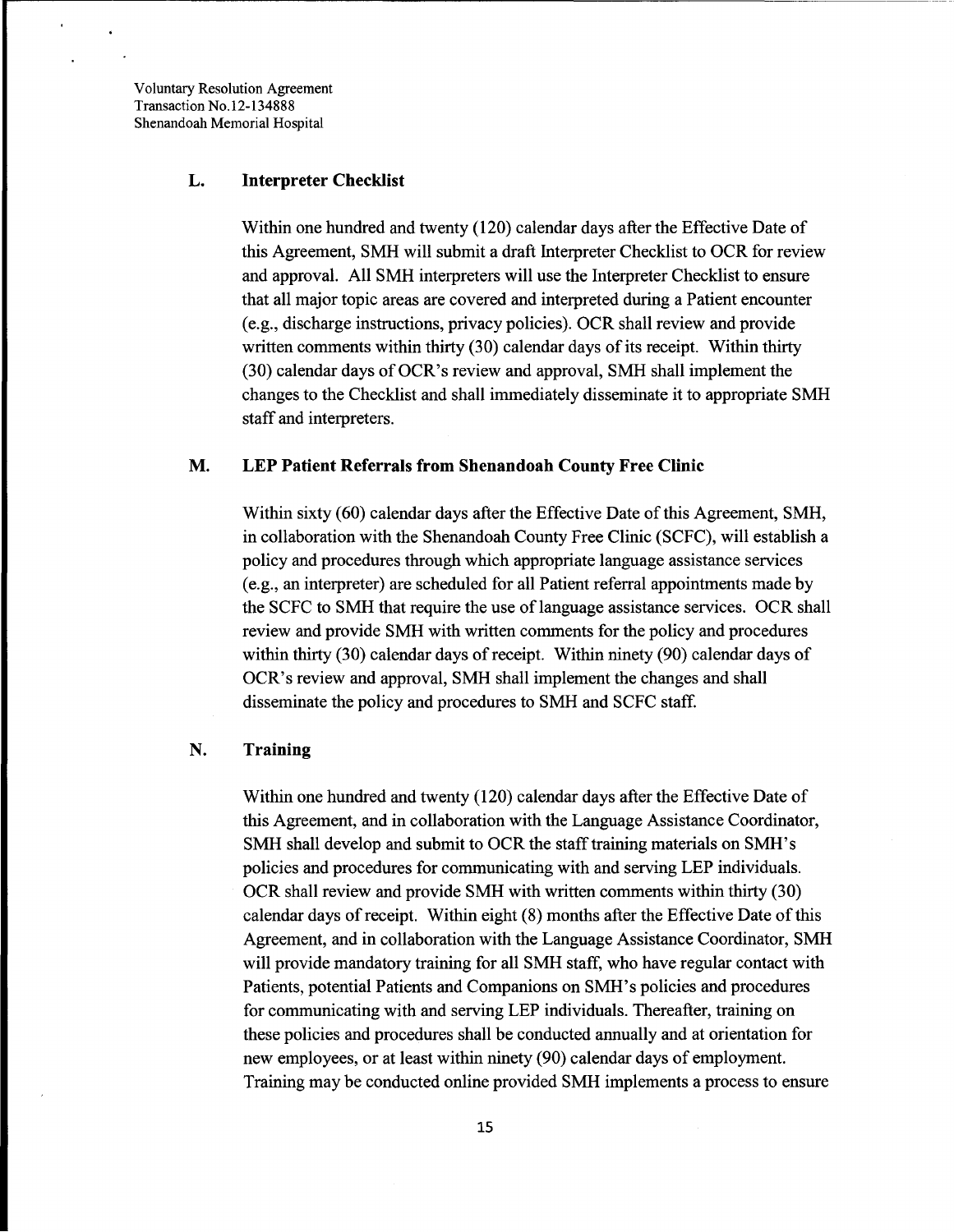that staff trained through online methods can proficiently utilize language assistance resources when serving LEP persons.

- 1. The training program shall be of sufficient content and duration to cover the following:
	- a. The requirements of Title VI, including its requirements to take reasonable steps to provide meaningful access to LEP Patients and/or Companions, and its prohibition against retaliation;
	- b. The importance of effective communication with LEP individuals;
	- c. The impact of ethnic and cultural differences on effective communication and the need for health care to be provided in a culturally and linguistically appropriate manner;
	- d. SMH's LEP Policy and related procedures;
	- e. The policies and procedures outlined in this Agreement; and
	- f. Any specific policies and procedures relevant to a particular department's interactions with LEP Patients.
- 2. SMH shall maintain a training registry that records the names of staff members who have been trained and the dates when training was completed.
- 3. Training under this section shall include training for all physicians working at the hospital, including physicians working as contractors and physicians working under staff or admitting privileges.

#### **O. Outreach**

Within six (6) months after the Effective Date of this Agreement, and in collaboration with the Language Assistance Coordinator, SMH shall create a plan to implement meaningful outreach to LEP communities in SMH's service area. The plan will outline three (3) distinct outreach activities that SMH will complete each calendar year. Each activity must at least do the following:

- 1. Target programming to an LEP community in SMH's service area;
- 2. Have an attendance of at least 20 participants; and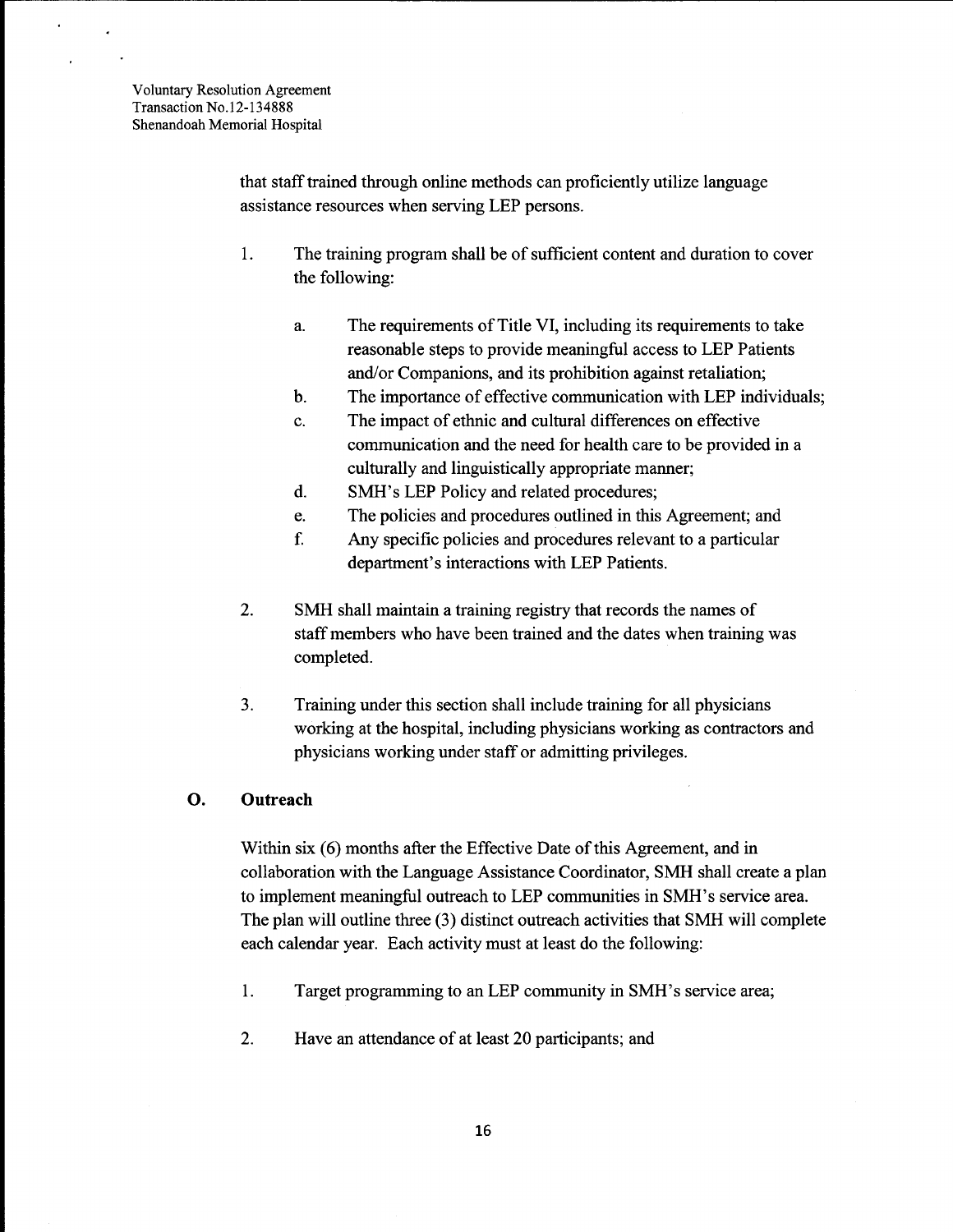$\ddot{\phantom{0}}$ 

3. Provide an overview of the services offered at SMH, including information on the hospital's preventive health offerings and how to access those services.

.-------------------------------------------------------

## **P. Reporting Requirements to OCR**

All reporting requirements found herein shall apply only to those SMH programs specifically identified under Section IILA. and any other SMH program added by law throughout the duration of this Agreement.

- 1. Within sixty (60) calendar days after the Effective Date of this Agreement, SMH shall submit to OCR written policies and procedures pursuant to Sections *N.B.,* C., D., and E. of this Agreement.
- 2. Within sixty (60) calendar days after the Effective Date of this Agreement, SMH shall submit to OCR the data collected pursuant to Sections *N.* F. of this Agreement.
- 3. Within six (6) months after the Effective Date of this Agreement and every six (6) months thereafter for the duration of the Agreement, SMH shall submit to OCR a progress report detailing the status of each of the provisions listed under Sections IV. B. - O. of this Agreement.

Date

 $\sqrt{a}$  bate

8/12/12

#### **v. Signatures**

Office for Civil Rights

The individuals signing represent that they are authorized to execute this Agreement and legally bind the parties to the Agreement.

s/<br>
8/12/12<br>
Date<br>
popial Hospital<br>
8/28/12 **Ployd Heater** President, CEO Shenandoah Memorial Hospital ( J Frank Campbell Acting Regional Manager, Region III U.S. Department of Health and Human Services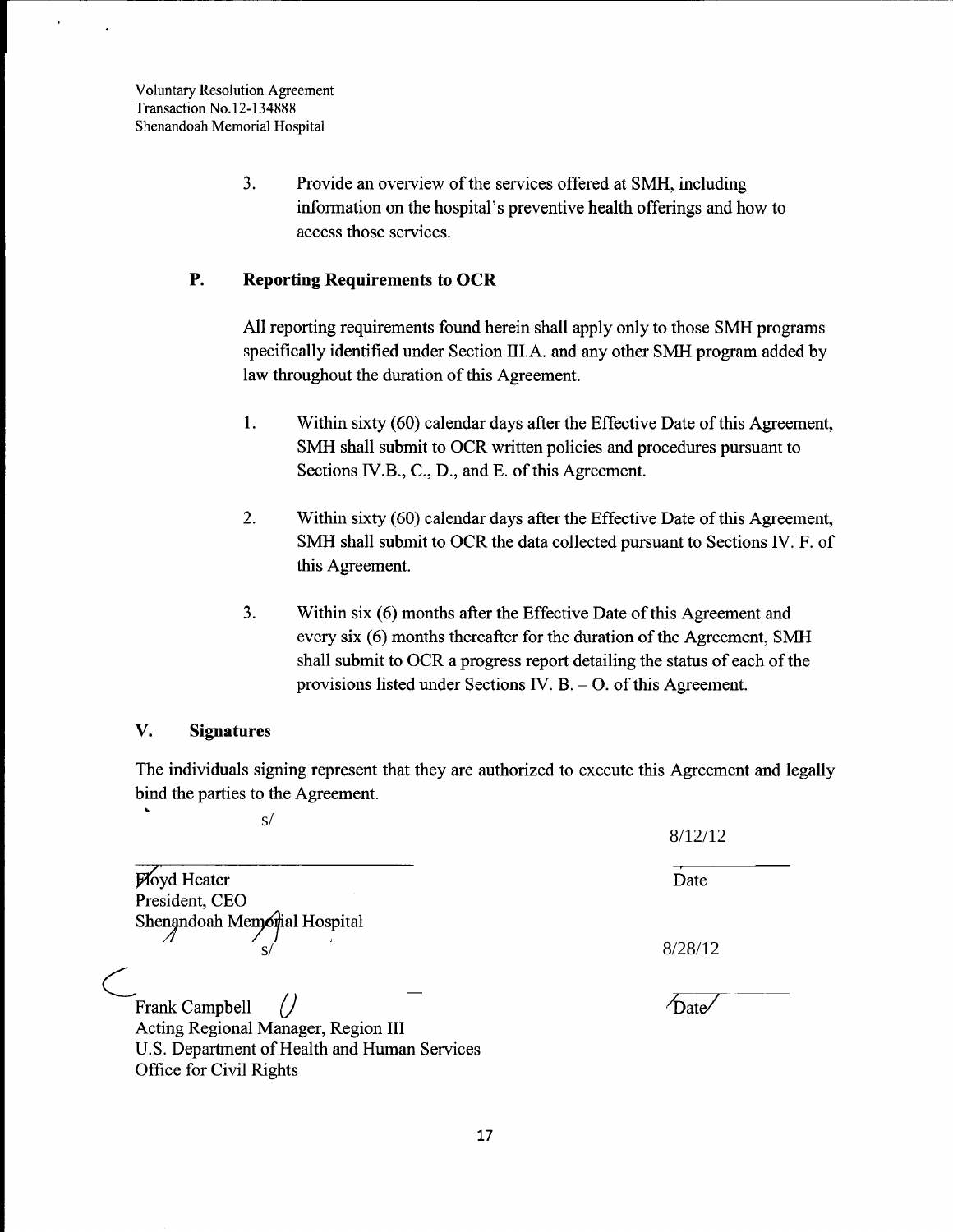#### **Attachment A**

#### **SAMPLE NOTICE OF NONDISCRIMINATION**

As a recipient of Federal financial assistance, Shenandoah Memorial Hospital (SMH) does not exclude, deny benefits to, or otherwise discriminate against any person on the basis of race, color, national origin, disability, age or sex in admission to, participation in, or receipt of the services and benefits under any of its programs and activities, whether carried out by SMH directly or through a contractor or any other entity with which SMH arranges to carry out its programs and activities.

This statement is in accordance with the provisions of Title VI of the Civil Rights Act of 1964, Section 504 of the Rehabilitation Act of 1973, the Age Discrimination Act of 1975, Section 1557 of the Patient Protection and Affordable Care Act, and Regulations of the U.S. Department of Health and Human Services issued pursuant to these statutes at Title 45 Code of Federal Regulations Parts 80,84, and 91.

SMH has adopted an internal grievance procedure providing for the prompt and equitable resolution of grievances. In case of questions or to file a complaint, please contact:

[Name, Title]

[Address]

[Telephone Number, Fax Number, TDD/ TTY]

Filing a grievance with SMH does not prevent filing with the:

Office for Civil Rights U.S. Department of Health and Human Services 150 South Independence Mall West, Suite 372 Philadelphia, PA 19106-9111 Main Line: (215) 861-4441 Toll-Free Hotline: (800) 368-1019 FAX: (215) 861-4431 TDD: (215) 861-4440 Website: www.hhs.gov/ocr/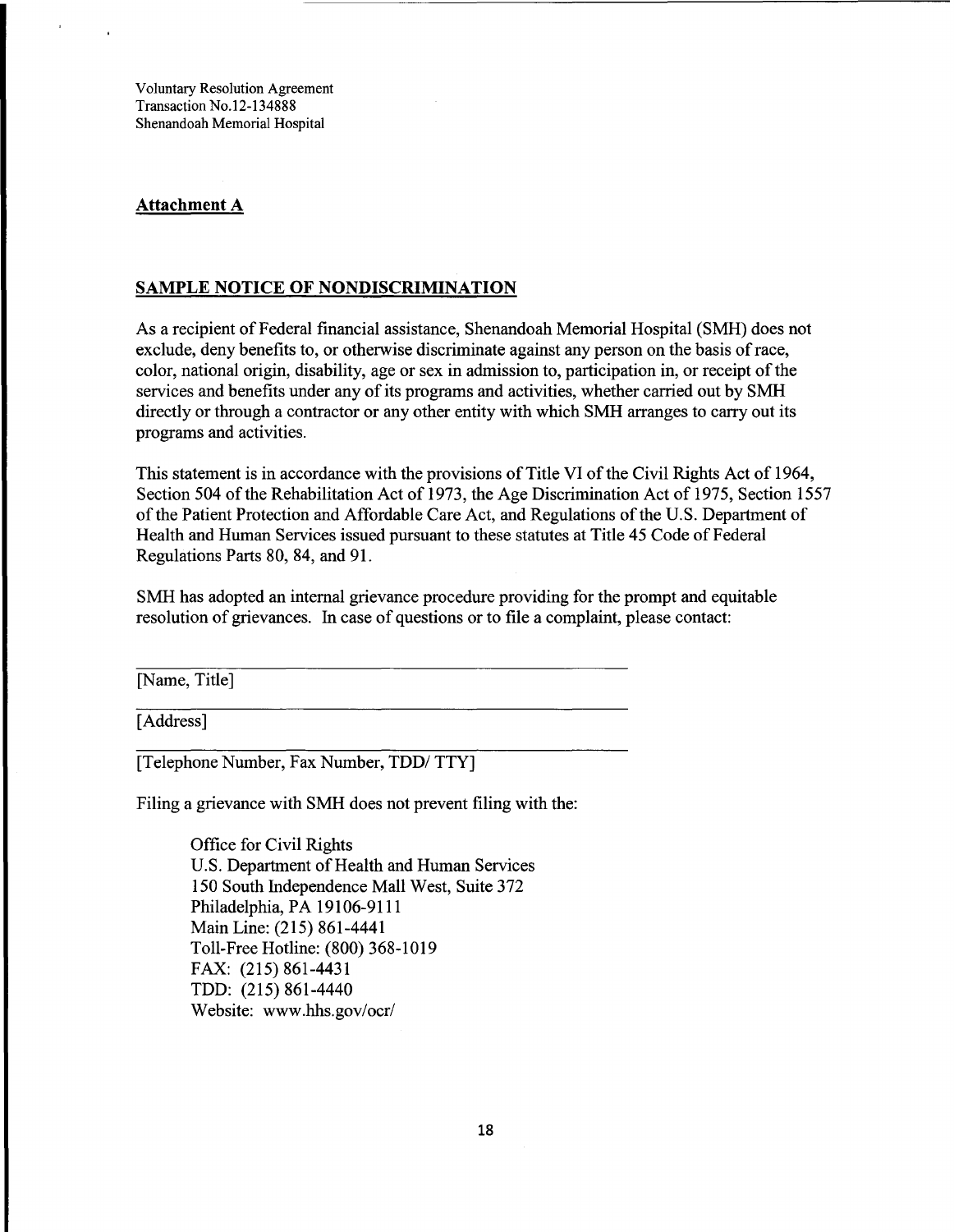#### **Attachment B**

 $\ddot{\phantom{0}}$ 

## **SAMPLE NONDISCRIMINATION STATEMENT** [for major publications or brochures]

Shenandoah Memorial Hospital (SMH) does not discriminate against any person on the basis of race, color, national origin, disability, age or sex in admission, treatment, or participation in its programs, services and activities, or in employment. For further information about this policy, contact: *[insert name and/or job title, telephone number, fax number, and TDD, TTY or State Relay operator number].*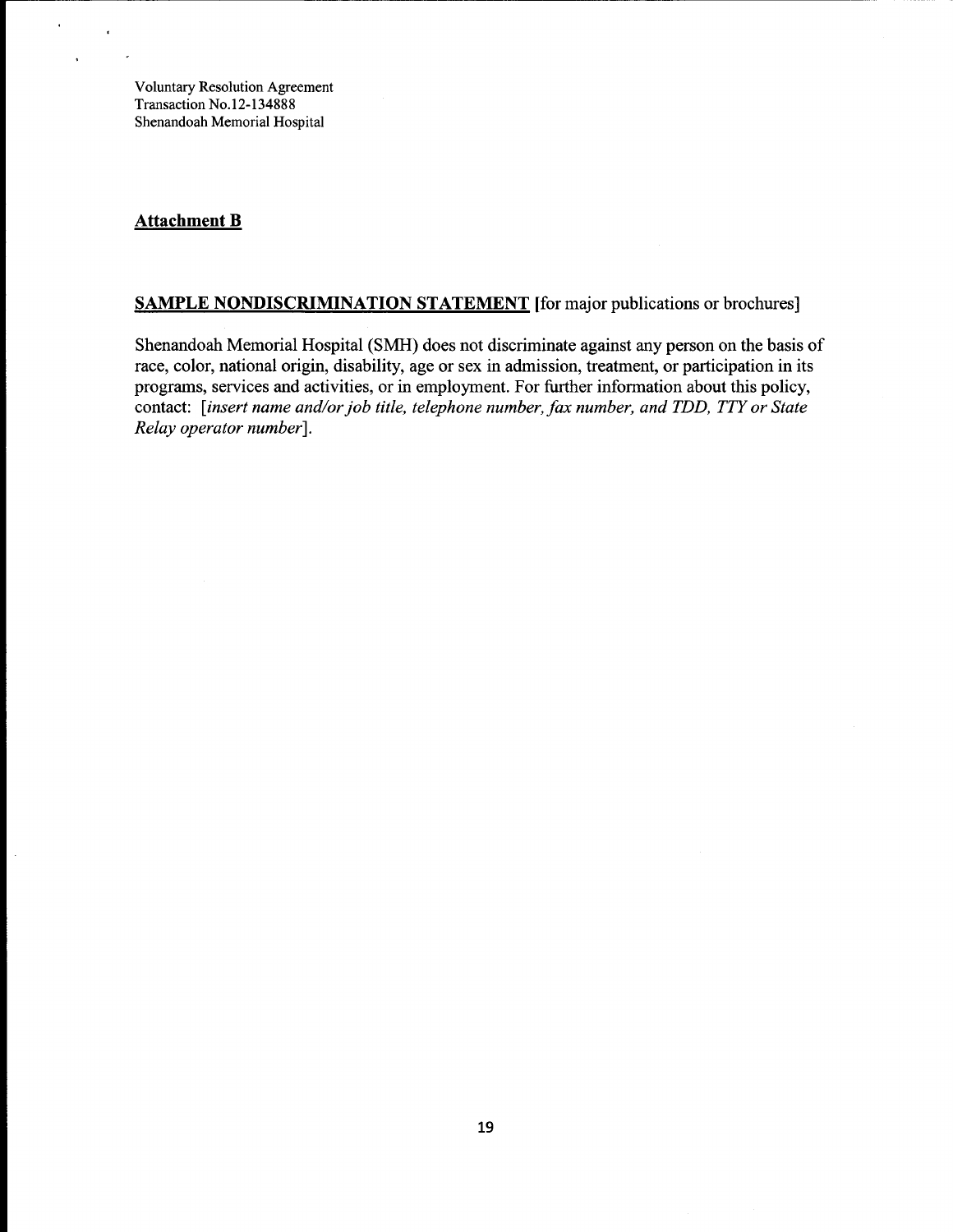## Attachment C

## SAMPLE POLICY AND PROCEDURES FOR COMMUNICATION WITH PERSONS WITH LIMITED ENGLISH PROFICIENCY

#### POLICY:

Shenandoah Memorial Hospital (SMH) will take reasonable steps to ensure that persons with Limited English Proficiency (LEP) have meaningful access and an equal opportunity to participate in our services, activities, programs and other benefits. The policy of SMH is to ensure meaningful communication with LEP patients/clients and their authorized representatives involving their medical conditions and treatment. The policy also provides for communication of information contained in vital documents, including but not limited to, waivers ofrights, consent to treatment forms, financial and insurance benefit forms, etc. *[include those documents applicable to your facility]*. All interpreters, translators and other aids needed to comply with this policy shall be provided without cost to the person being served, and patients/clients and their families will be informed of the availability of such assistance free of charge.

Language assistance will be provided through use of competent bilingual staff, staff interpreters, contracts or formal arrangements with local organizations providing interpretation or translation services, or technology and telephonic interpretation services. All staff will be provided notice of this policy and procedure, and staff that may have direct contact with LEP individuals will be trained in effective communication techniques, including the effective use of an interpreter.

SMH will conduct a regular review of the language access needs of our patient population, as well as update and monitor the implementation of this policy and these procedures, as necessary.

#### PROCEDURES:

#### 1. IDENTIFYING LEP PERSONS AND THEIR LANGUAGE

SMH will promptly identify the language and communication needs of the LEP person. If necessary, staff will use a language identification card (or "I speak cards," available online at www.lep.gov) or posters to determine the language. In addition, when records are kept of past interactions with patients (clients/residents) or family members, the language used to communicate with the LEP person will be included as part of the record.

#### 2. OBTAINING A COMPETENT INTEPRETER

*[Identify responsible staff person(s), and phone number(s)] is/are responsible for:*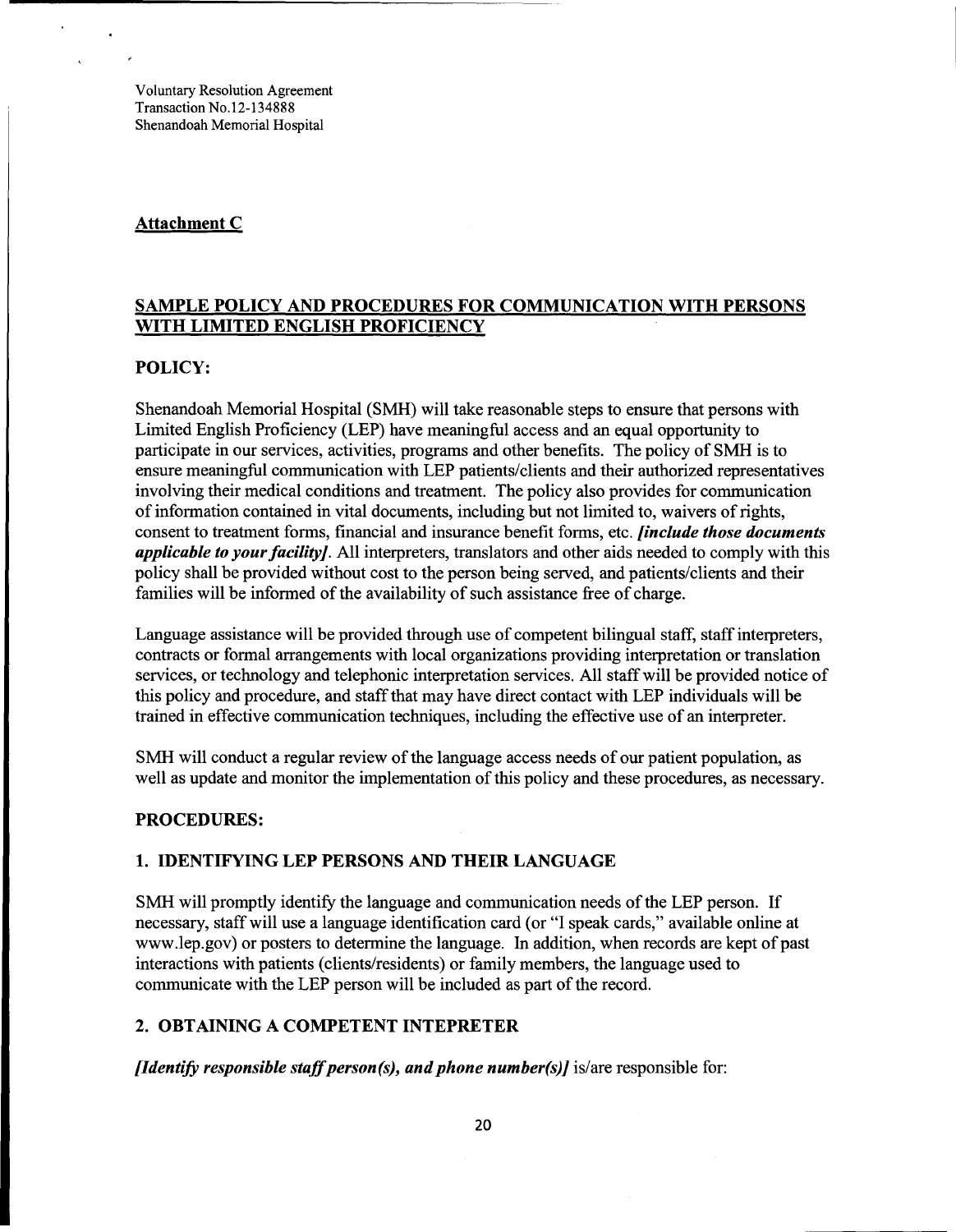$\hat{\textbf{a}}$ 

(a) Maintaining an accurate and current list showing the name, language, phone number and hours of availability of bilingual staff *[provide the list]*;

(b) Contacting the appropriate bilingual staff member to interpret, in the event that an interpreter is needed, if an employee who speaks the needed language is available and is competent to interpret;

(c) Obtaining an outside interpreter if a bilingual staff or staff interpreter is not available or does not speak the needed language.

*[Identify the agency(s) with whom you have contracted or made arrangements]* have/has agreed to provide competent interpreter services. The agency's (or agencies') telephone number(s) is/are *[insert number (s)],* and the hours of availability are *[insert hours].* 

Some LEP persons may prefer or request to use a family member or friend as an interpreter. However, family members or friends of the LEP person will not be used as interpreters unless specifically requested by that individual and after the LEP person has understood that an offer of an interpreter at no charge to the person has been made by the facility. Such an offer and the response will be documented in the person's file. If the LEP person chooses to use a family member or friend as an interpreter, issues of competency of interpretation, confidentiality, privacy, and conflict of interest will be considered. If the family member or friend is not competent or appropriate for any of these reasons, competent interpreter services will be provided to the LEP person.

Children and other clients/patients/residents will not be used to interpret, in order to ensure confidentiality of information and accurate communication.

#### 3. PROVIDING WRITTEN TRANSLATIONS

(a) When translation of vital documents is needed, each unit in SMH will submit documents for translation into frequently-encountered languages to *fidentify responsible staff person]*. Original documents being submitted for translation will be in final, approved form with updated and accurate legal and medical information.

(b) Facilities will provide translation of other written materials, ifneeded, as well as written notice of the availability of translation, free of charge, for LEP individuals.

(c) SMH will set benchmarks for translation of vital documents into additional languages over time.

## 4. PROVIDING NOTICE TO LEP PERSONS

SMH will inform LEP persons of the availability of language assistance, free of charge, by providing written notice in languages LEP persons will understand. At a minimum, notices and signs will be posted and provided in intake areas and other points of entry, including but not